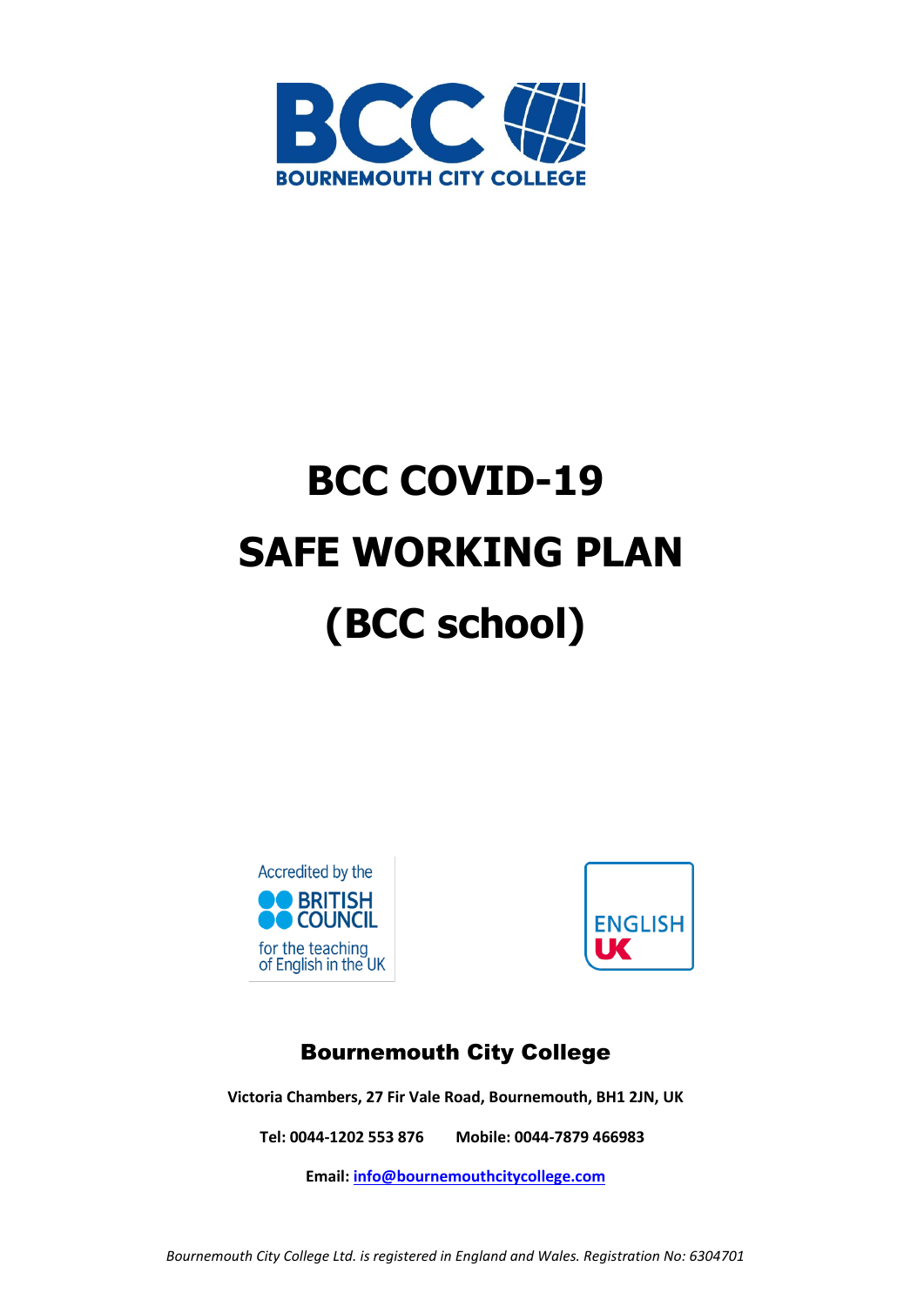#### **SUMMARY**

Following the lockdown imposed in light of the global coronavirus pandemic and the subsequent need to safely return to a level of 'new normality' once the lockdown measures are lifted, a thorough plan and updated policies need to be implemented to ensure the safety and well-being of all students, staff and visitors to Bournemouth City College.

This plan is designed to ensure that the latest information, regulations and advice from the UK national government, local government authorities and other official and advisory bodies such as the British Council and English UK are acted upon, implemented and followed.

The rapidly changing situation demands that this document and the policies and practices contained within it are reviewed on a regular basis by the management team and updated or amended as necessary.

This document includes:

- **1) Managing risk at work**
- **2) Steps needed to manage risk**
- **3) Risk assessment**
- **4) Effective Infection protection and control**
	- **4.1 Social distancing**
	- **4.2 Hand washing**
	- **4.3 Cleaning premises**
	- **4.4 Symptoms of COVID 19**
	- **4.5 Mental Health**
- **5) Additional Safe working practices for offices**
- **6) Action / Timescale / Responsibilities for safe plan implementation**
- **7) Record management**

All BCC staff must follow the procedures and steps set out in this document to ensure that the consistency is followed by all members of BCC.

This policy is reviewed and amended due to business needs and requirements on regular basis.

| Policy created by: | <b>Policy created:</b> | <b>Last Reviewed:</b> | <b>Last Reviewed:</b> | Last Reviewed: |
|--------------------|------------------------|-----------------------|-----------------------|----------------|
| Turcekova          | July 2020              | July 2021             | January 2022          |                |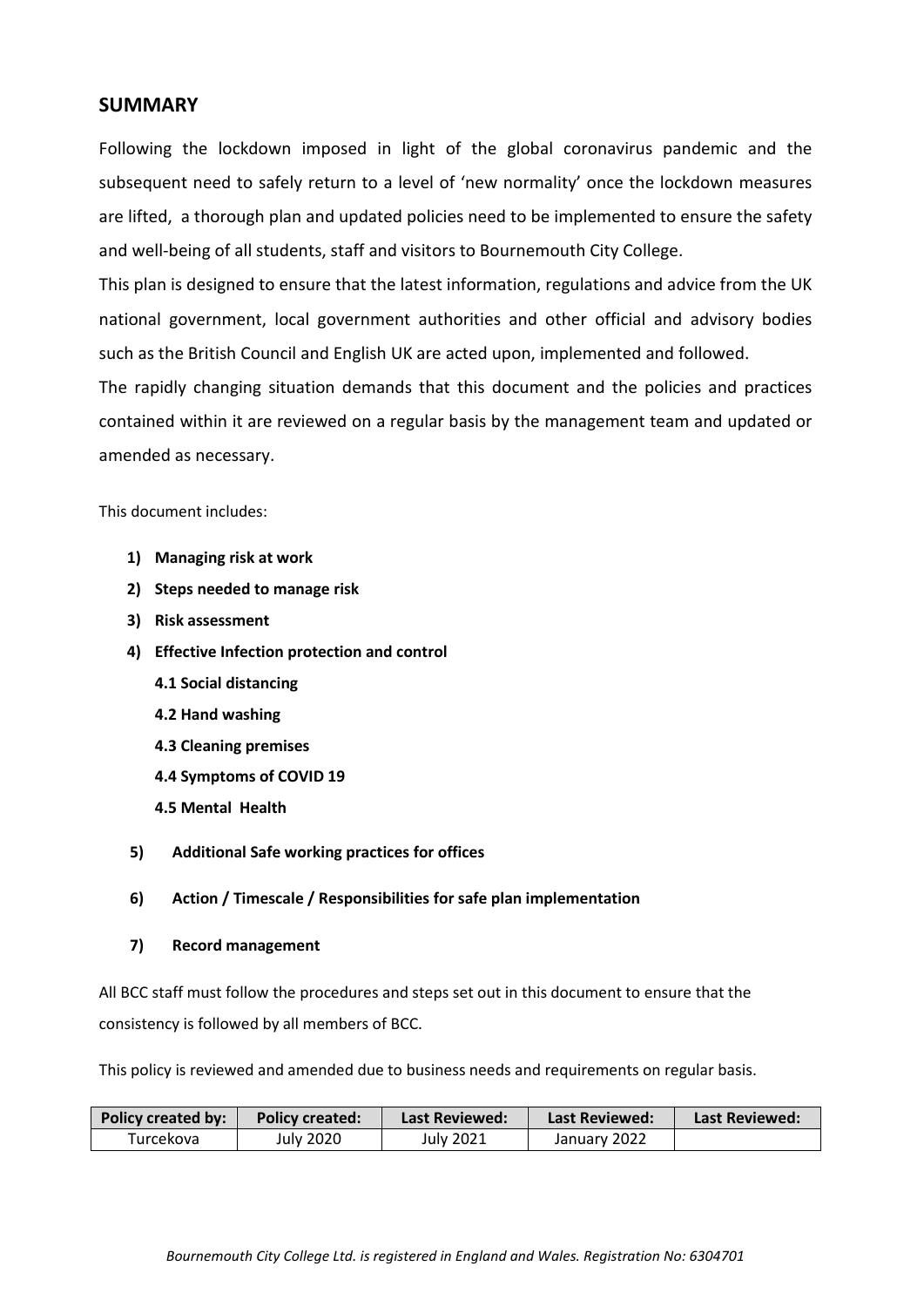# **COVID 19**

**Covid-19 is a new illness that can affect lungs and airways. It is caused by a virus called Coronavirus. Symptoms can be mild, moderate, severe or fatal.**

# **MANAGING RISK AT WORK**

As a responsible employer BCC will comply with law to protect your employees, and others, from harm. Under the Management of Health and Safety at Work Regulations 1999, BCC will:

- identify what work activity or situations might cause transmission of the virus
- think about who could be at risk
- decide how likely it is that someone could be exposed to virus
- act to remove the activity or situation, or if this isn't possible, control the risk of transmission

# **STEPS NEEDED TO MANAGE RISK**

Overall, risk management is a step-by-step process for controlling health and safety risks caused by transmission of virus in the workplace. There are few steps to help prevent the risk of COVID-19.

- **[Identify](https://www.hse.gov.uk/simple-health-safety/risk/steps-needed-to-manage-risk.htm#_Identify_hazards) areas to spread the virus**
- **[Assess](https://www.hse.gov.uk/simple-health-safety/risk/steps-needed-to-manage-risk.htm#_Assess_the_risks) the risks**
- **[Control](https://www.hse.gov.uk/simple-health-safety/risk/steps-needed-to-manage-risk.htm#_Control_the_risks) the risks**
- **Record your [findings](https://www.hse.gov.uk/simple-health-safety/risk/steps-needed-to-manage-risk.htm#_Record_your_findings)**
- **Review the [controls](https://www.hse.gov.uk/simple-health-safety/risk/steps-needed-to-manage-risk.htm#_Review)**

**Identify areas of spread the virus** - is linked to workplace (classroom, shared premises ) and should identify possible causes for potential transmission with COVID-19. This includes assessment of:

- How / where people work and what equipment is used
- what safe or unsafe work practices exist
- the general state of premises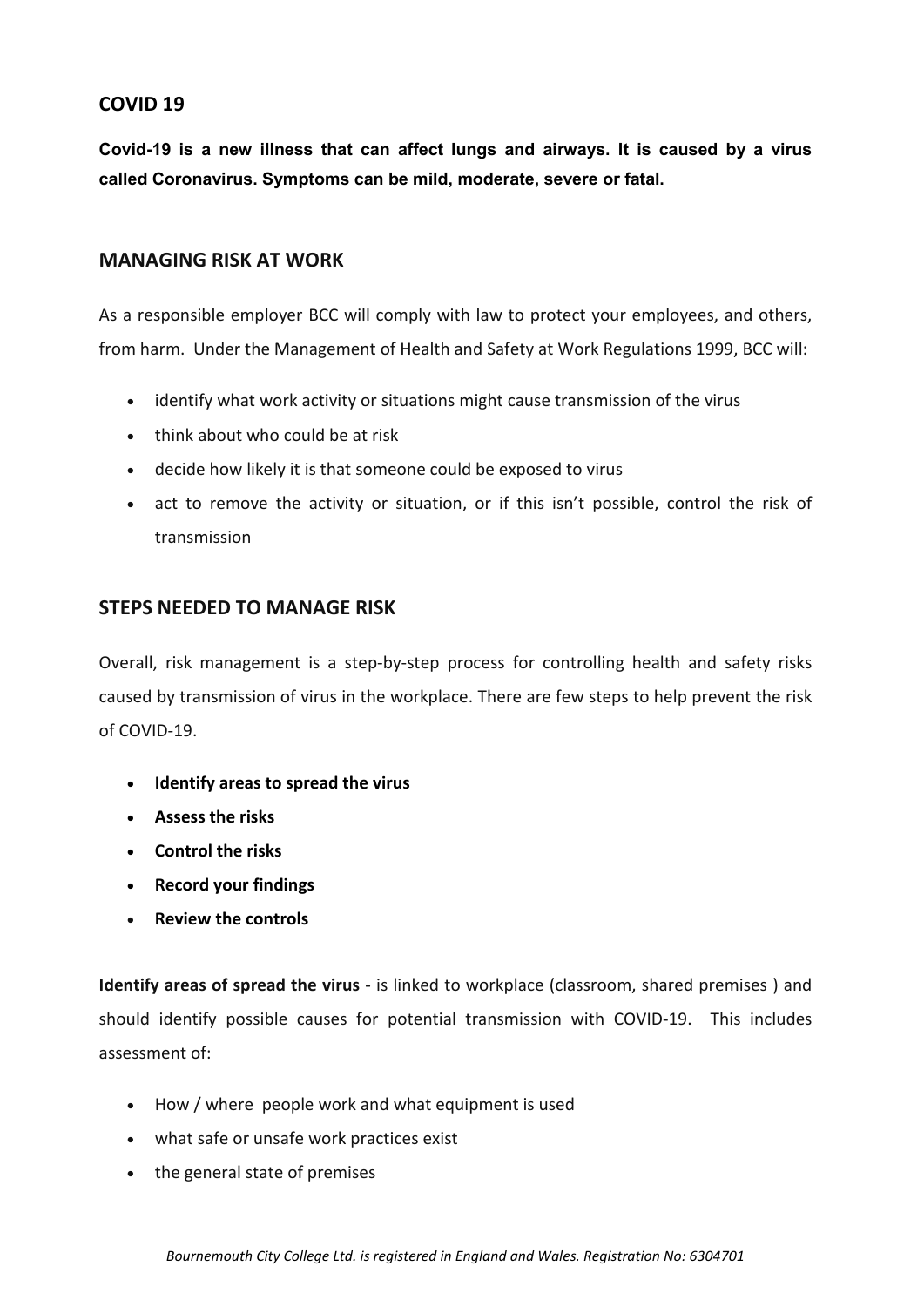- possible areas of transmission of virus
- vulnerable workers (young or older employees, disabilities, migrants)

**Assess the risks –** is linked to decision on how likely it is that someone could be harmed by COVID infection and how serious it could be. This is assessing the level of risk.Steps should follow:

- Who might be harmed and how
- What you're already doing to control the risks
- What further action you need to take to control the risks
- Who needs to carry out the action
- When the action is needed by

**Control the risks – place** controls you have identified in place, to offer 'reasonably practicable' to protect people from harm. This means balancing the level of risk against the measures needed to control the real risk in terms of money, time or trouble. Control the risk may include these steps to consider:

- redesigning the job
- organising work to reduce risk of infection
- identifying and implementing practical measures needed to work safely
- advising to use personal protective equipment (face mask)

**Record your findings** – BCC will use risk assessment templates to record significant findings, including:

- the areas of potential infection
- who might be harmed and how
- what we are doing to control the risks

**Review the controls** – continue reviewing the existing controls and necessary amendments if:

- they may no longer be effective
- there are changes in the workplace that could lead to new risks such as changes to staff or processes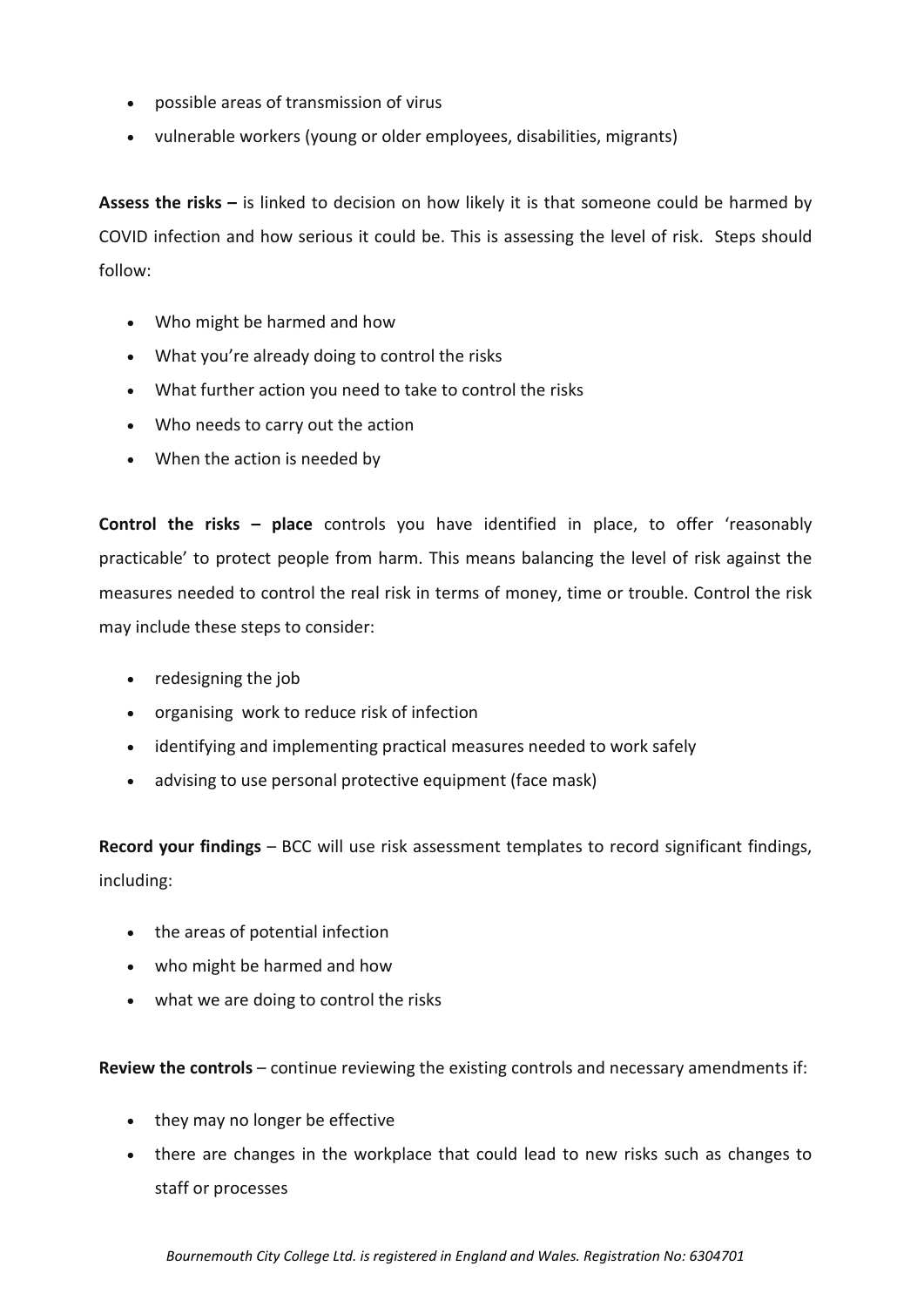review of workers who have spotted any problems or symptoms of infection by COVID-19

#### **RISK ASSESSMENT**

BCC as a responsible employer must protect people from harm. This includes taking reasonable steps to protect BCC staff, students and others, visiting BCC premises from coronavirus. The department for Education suggests that risk assessments be reviewed and refreshed to include COVID 19 prevention measure as the initial stage of this process.

#### **EFFECTIVE INFECTION PROTECTION AND CONTROL**

The Department for Education lists the following set of measures, which will be implemented at BCC as indicated below: .

*In all education, childcare and social care settings, preventing the spread of coronavirus involves dealing with direct transmission (for instance, when in close contact with those sneezing and coughing) and indirect transmission (via touching contaminated surfaces). A range of approaches and actions should be employed to do this. These can be seen as a hierarchy of controls that, when implemented, creates an inherently safer system, where the risk of transmission of infection is substantially reduced. These include:*

#### • **Social distancing**

- minimising contact with individuals who are unwell by ensuring that those who have coronavirus symptoms, or need self-isolate.

#### • **Hand washing**

- cleaning hands more often than usual wash hands thoroughly for 20 seconds with running water and soap and dry them thoroughly or use alcohol hand rub or sanitiser ensuring that all parts of the hands are covered.
- **Cleaning premises**
- Cleaning frequently touched surfaces often using standard products, such as antibacterial detergents and bleach (particularly for toilets and kitchenette). Ensuring good respiratory hygiene by promoting the 'catch it, bin it, kill it' approach, supported by poster placed in all classrooms, bathrooms and offices and information provided to staff and students as part of first day; ventilate the classrooms on regular basis- before classes and after classes.